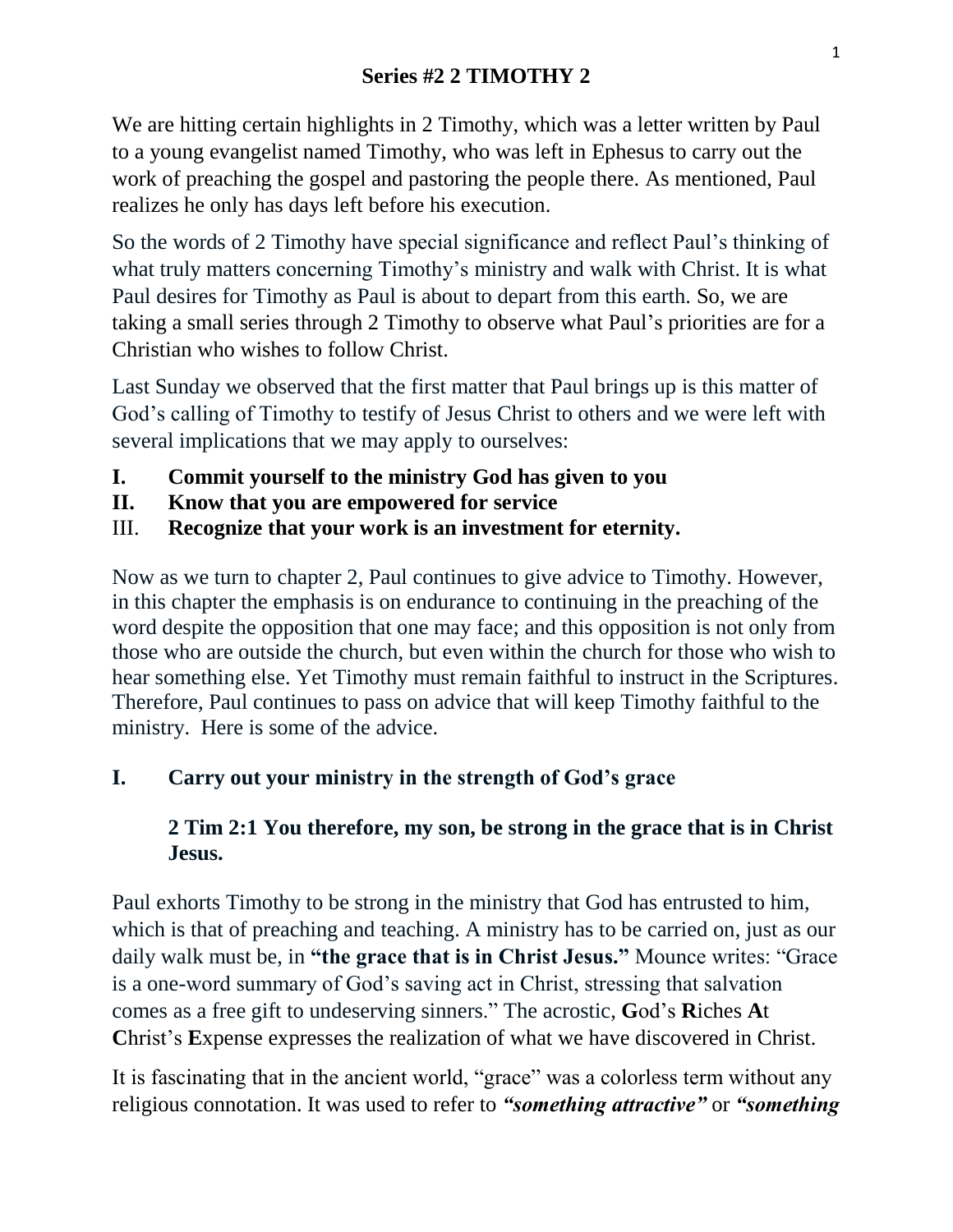## **Series #2 2 TIMOTHY 2**

*that brought pleasure or approval"* or *"to show favor";* but it did not have any deep significance attached to it. But for some reason, the New Testament took this word and gave it a rich meaning for God showing His favor to people who do not merit such favor. In Paul's writings, it doesn't merely mean, "God's favor," but "God's steadfast and unbending favor," which is rooted in His great love for us. To receive God's grace is to receive God's deep and special favors.

To be *"continually strengthened in grace,"* as the present tense emphasizes here, implies that Timothy is to get his power through Christ, being motivated by all that Christ has done for him on the cross. It is *grace* that is to be the motivation for why and how Timothy keeps plugging away in his preaching and teaching.

And grace is the power and the motivation for every believer to continually in his/her ministry on behalf of Christ. Grace moves us to the position, "Not my will but Thine be done" for you have saved me and blessed me with your great salvation. So we carry on knowing that we have been richly blessed by God.

So also here, if Timothy is going to continue in the faithful preaching and teaching of God's word, with the opposition that he has to face in doing it, he is going to have to rely on God's grace and realize that God is in this work with him.

Paul echoes the same concept although in different words, when he said to Timothy: *"For I know whom I have believed and I am convinced that He is able to guard what I have entrusted* [deposited] *to Him until that day" (2 Tim 1:12).* 

So for all of us, a ministry is to be carried on in the strength of God's grace!

#### **II. Pass on to faithful men apostolic doctrine**

**2 Tim 2:2 The things which you have heard from me in the presence of many witnesses** [that is, the preaching and teaching that was witnessed by the crowds who heard Paul]**, entrust these to faithful men** [trustworthy men] **who will be able to teach others also.**

Paul looks at three generations of disciples who are to be taught God's word.

# Paul  $\rightarrow$  Timothy  $\rightarrow$  faithful men  $\rightarrow$  others

It is important that Timothy keep to the same true tenets of the gospel that Paul had taught and not to deviate from them. Paul had preached and taught numerous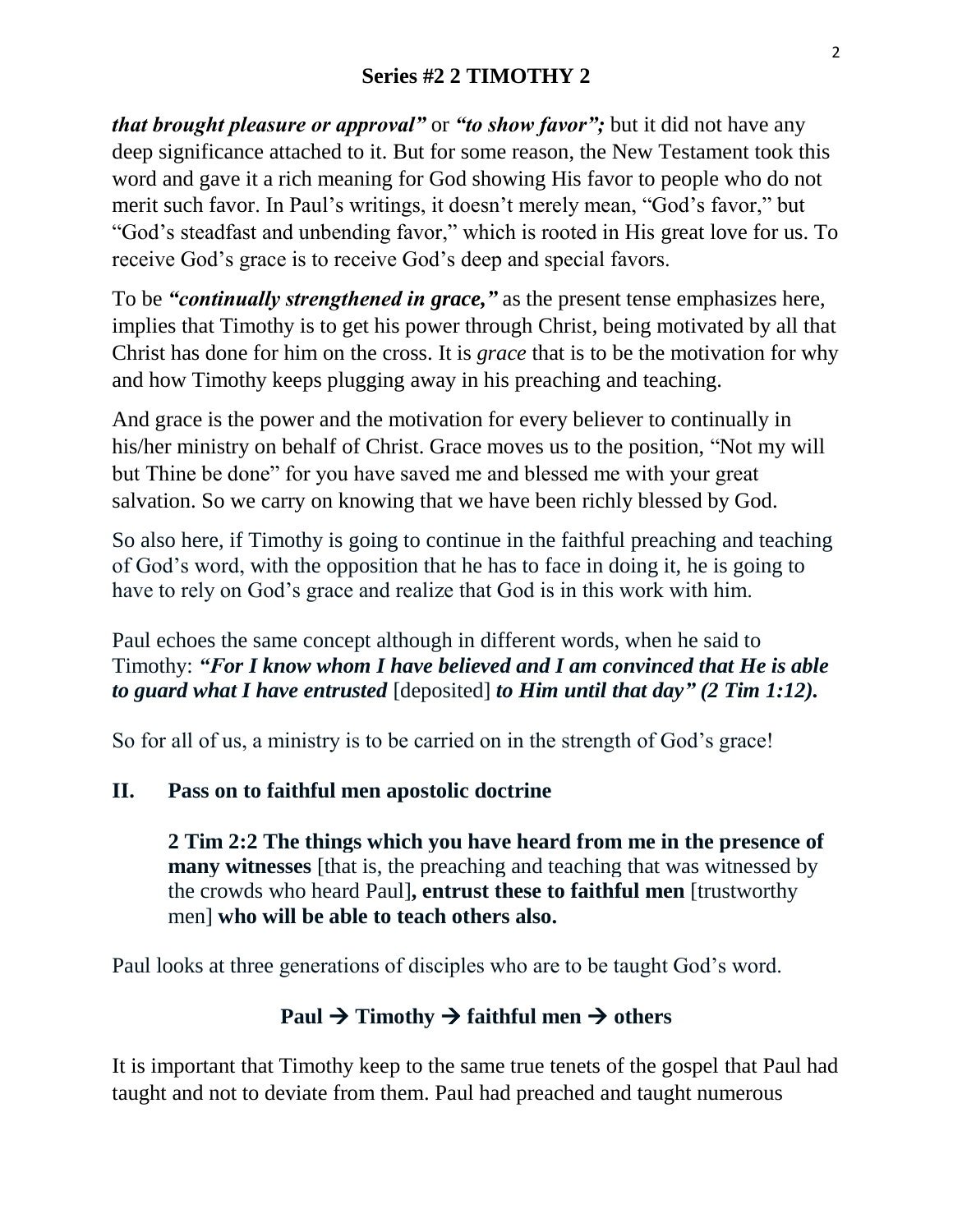### **Series #2 2 TIMOTHY 2**

audiences throughout his ministry. Both to Jews and Gentiles, to masses and in private home meetings, to friendly audiences and hostile. Timothy had witnessed the preaching and teaching of Paul for years and, so, is well acquainted with Paul's doctrines. These teachings are to be passed on by Timothy to faithful men (men who will not deviate from these doctrines) who will in turn, pass them on to others.

One must realize that various heresies had risen in the church at Ephesus and Timothy must entrust the gospel to those who are faithful to the truth. Later Paul will command Timothy:

#### **2 Tim 2:15 Be diligent to present yourself approved to God as a workman who does not need to be ashamed, accurately handling** [lit., "cutting a straight line"] **the word of truth.**

With the pressure from others to deviate from the truth, Timothy must look for God's approval rather than man's, by accurately teaching God's word. The Greek word for "accurately handle" is only found here in the NT and literally means to cut in a straight line. Timothy is not to deviate from the true doctrines of the gospel to follow fables, myths, Jewish teachings into endless genealogies, ascetic doctrines, such as abstaining from certain foods or abstaining from marriage, or to chase some "self-love" theme, which, by the way are all heresies mentioned by Paul in his letters to Timothy. It is his task to teach and preach the doctrines that were those of Paul and of other apostles and of Christ.

This indicates that he must give time to the study of it as well. Timothy must study it and then preach and teach it, even though the assembly may want to hear otherwise.

Earlier Paul also said in this letter:

**2 Tim 1:13 Retain the standard** [*hupotupósis*, "pattern," "sketch"; it doesn't mean the same as "standard," although it will achieve that purpose as well; but *hupotupósis* indicates that one looks at the blueprint and follows it; it is about the content or substance of the material one teaches; these teachings Timothy must "retain" or "hold to"] **of sound words** [*hugiainó,*  from which we drive our word, "hygiene"; "healthy words," that is, true biblical teaching] **which you have heard from me, in the faith and love which are in Christ Jesus. (14) Guard, through the Holy Spirit who dwells in us, the treasure** [the "good deposit"] **which has been entrusted to** *you.*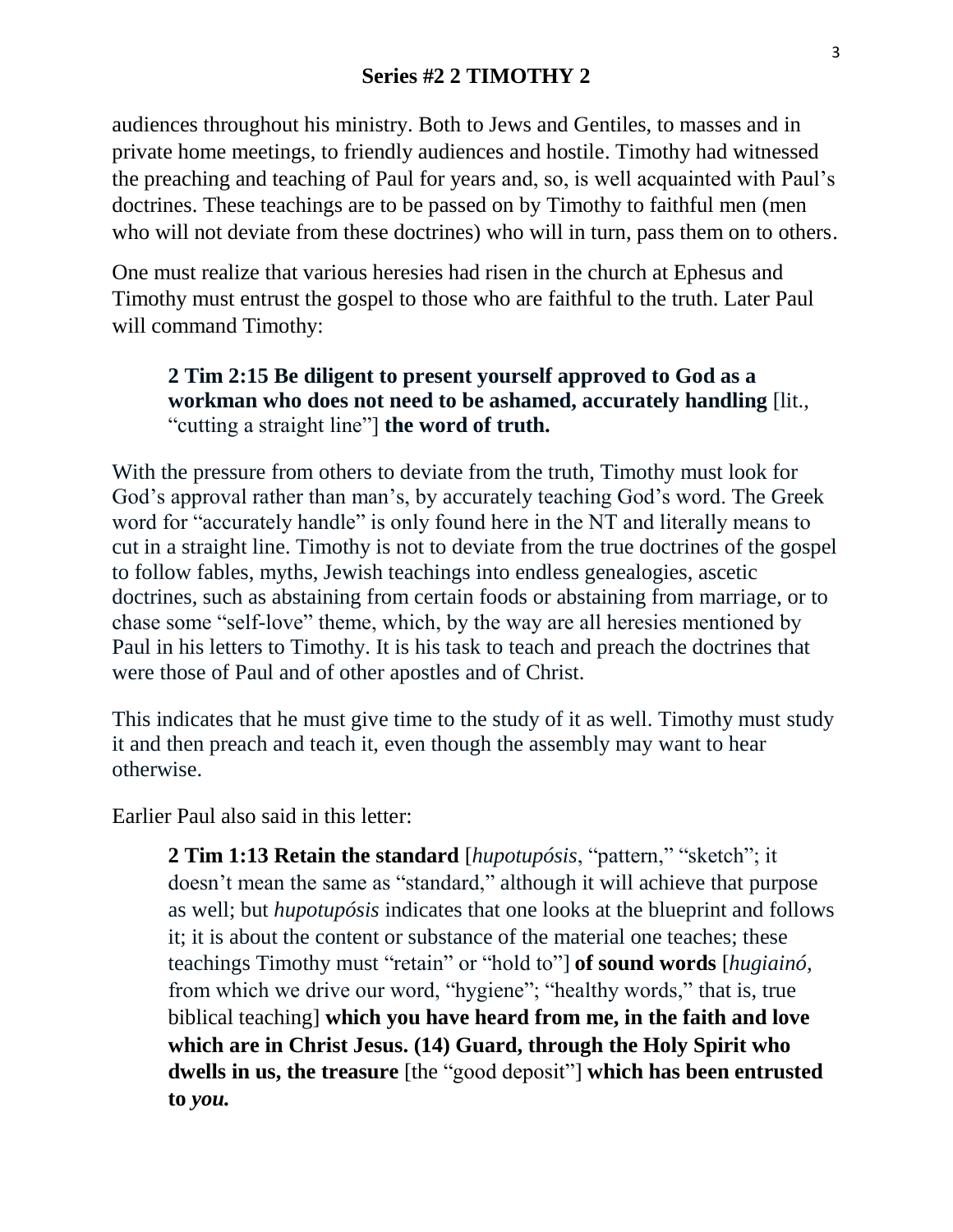## **Series #2 2 TIMOTHY 2**

Paul states that his preaching was derived from **"the faith and love which are in Christ Jesus."** His preaching was not derived from any self-motive on his part or for personal gain. Indeed, every believer is to carry out his/her ministry from a sincere faith and a love that is grounded in Jesus Christ. When a ministry is carried out from these motives, then your ministry is never about you (how well you perform, how good you sing, how witty I preach), your ministry is not to be about you, but it is about a genuine walk of faith and a desire to please Christ through your ministry. Paul has repeatedly testified that what he preached was motivated by "a sincere faith and love for Jesus Christ." It was not about himself.

Timothy is now entrusted with the teaching and preaching of these doctrines of the gospel, and these doctrines are to be carefully "guarded" or "protected" through the Holy Spirit who indwells him.

And just as Paul saw his ministry as a "deposit" that will be guarded by God (v. 12), so also this "deposit" has been entrusted to Timothy to guard (v. 14). He has been given the "pattern" or doctrinal substance of the gospel teaching that is to be retained.

Notice that verse 14 says, *"through the Holy Spirit who dwells in us."* The same Spirit that indwells Paul also indwells Timothy, and He indwells you and I. He dwells in you for carrying out your ministry.

So Timothy is to retain and pass on to faithful men apostolic doctrine.

## **III. Be willing to accept ill-treatment because true biblical teaching will upset a hostile world.**

We read here that if Timothy is to preserve the true teachings of Jesus Christ, then he is going to upset people. The gospel road is regarded by Paul as a road that brings conflict to anyone who teaches the truth. Now the effort that Timothy must put forward is illustrated by the three metaphors: *the soldier, the athlete, and the hard-working farmer.*

#### **A. The soldier**

**2 Tim 2:3 Suffer hardship with** *me* [literally, "bear the evil treatment with me"]*,* **as a good soldier of Christ Jesus.**

The first phrase, *"Suffer hardship with me"* is from one word, *sugkakopatheó*, which is a compound word made up of three parts: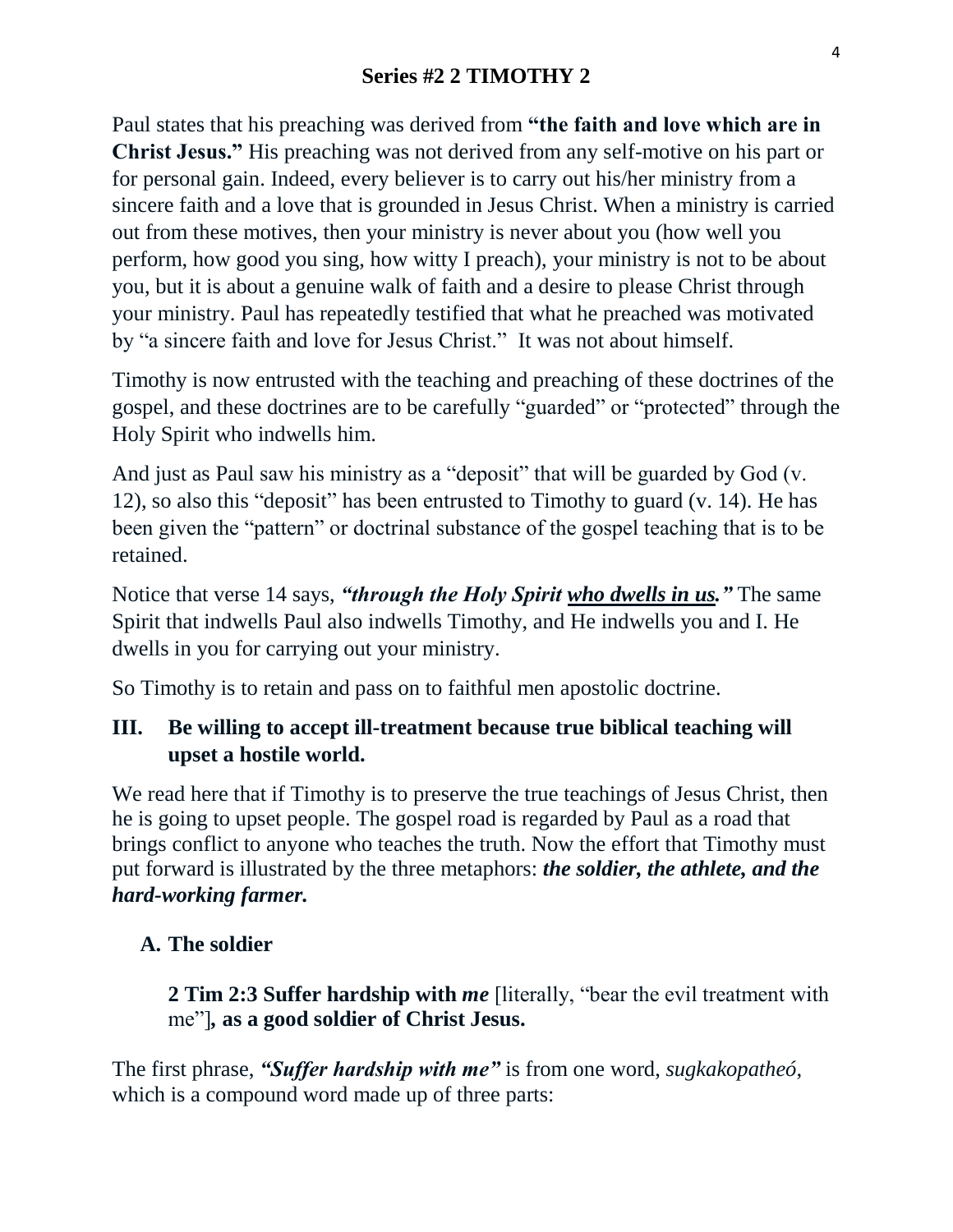$sug = "together with"$ *kakos* = "bad," "evil," "a malicious disposition" *patheo or pathos* = "raw, strong feelings, not guided by God"

Now the particular Greek form used here (aorist imperative) indicates that Timothy must make a decisive decision at the outset to be willing to accept such treatment. Thus, "Decide that you are going to bear with me malicious treatment by people rooted in strong godless desires." If one is going to teach God's word faithfully, then he must realize that such reactions will exist. This is why Timothy must be rooted in "grace." For one will not accept such abuse, unless he is empowered by grace. For it is the grace we have experienced in Jesus Christ that moves us to value the ministries we render for Him and to accept the inconveniences that go with it.

Now Paul clearly raises the issue of opposition to Timothy's preaching. But to anyone who wishes to serve Christ in some way, it may we may not go through hostile opposition like Timothy had, but still there are inconveniences that we must be will to accept if we wish to be obedience servants of Jesus Christ. No one serves Christ at his or her convenience. Rather there is a sacrifice, a willingness to accepting inconveniences that a dedicated life to Christ imposes. The music team needs to be here early for practice. It takes a certain dedication. Junior church teachers have to allow extra time to prepare Bible lessons. Extra work in doing finances; etc. One who prepares to be a servant of Christ foregoes conveniences to do it. Continuing the illustration of a soldier:

## **2 Tim 2:4 No soldier in active service entangles himself in the affairs of everyday life, so that he may please the one who enlisted him as a soldier.**

No soldier, when he has been enlisted to fight a war (the original is literally, "No one making war"; a euphemism, which means, "no one serving as a soldier"), will at the same time, go off engaging himself into the affairs of civilian life. The farmer leaves his farm behind, the storekeeper his store, the blacksmith his shop. When enlisted, they leave their civilian occupations behind to "go warring."

A soldier is paid to "go through hell" if the orders are given. Clearly, then, it is no longer about what he wants to do for himself; but his objective is to please his superiors. And since his role is as such, he doesn't entangle himself in the affairs that everyday civilian life, which he had done before.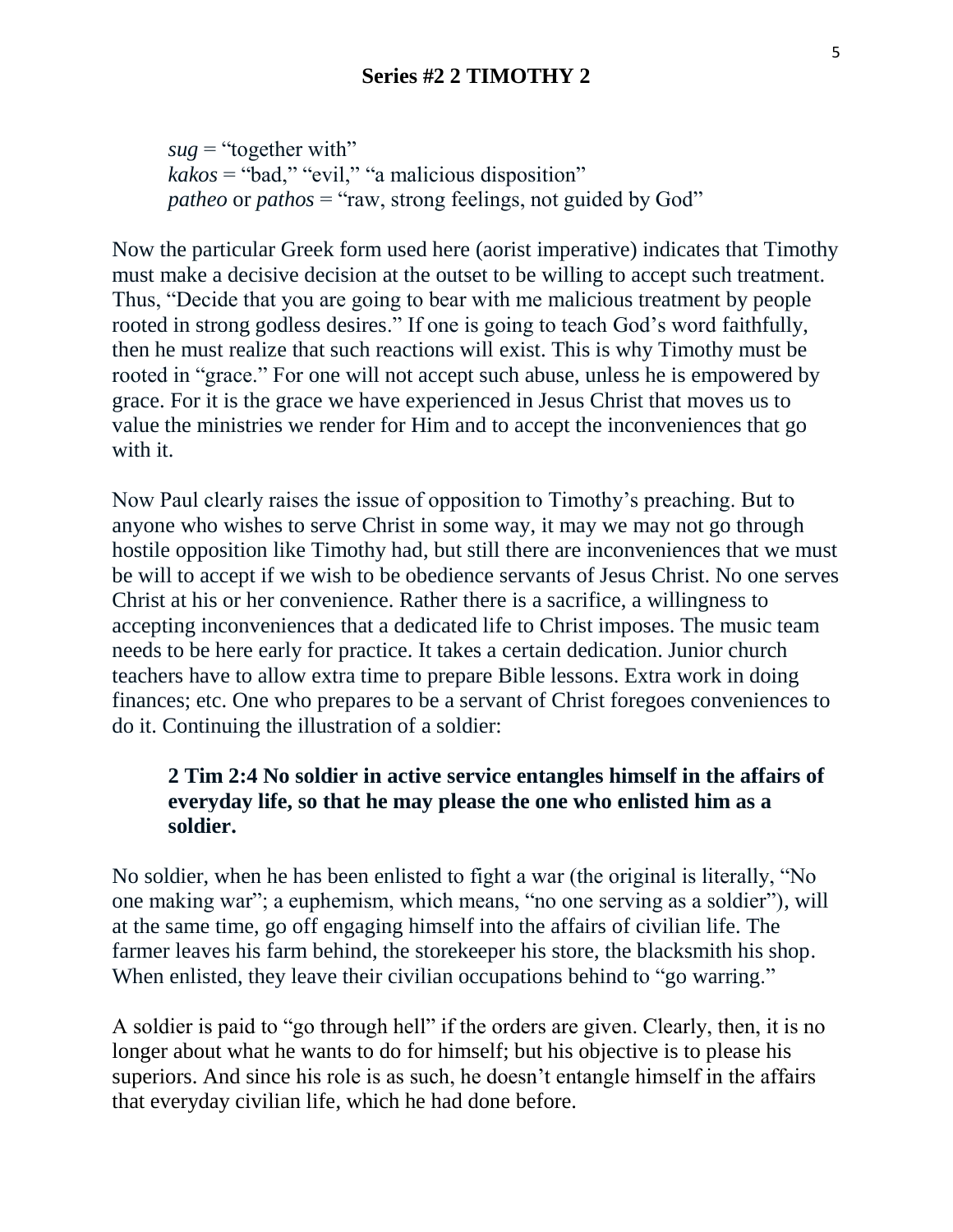# B. **The athlete**

**2 Tim 2:5 Also if anyone competes as an athlete** [*athleo*]**, he does not win the prize** [*stephanoo,* "the crown"; "the wreath"] **unless he competes** [*athleo*] **according to the rules.**

It was a practice in the ancient Greek games, whether it was the Olympics in Athens or the Ithmas games at Corinth, for example, that conditioning rules, as well as rules during the competition had to be followed. The second part of the verse reads more literally, "he is not crowned (*stephanoó*) if he does not lawfully compete (*athleo*). To "lawfully compete" indicated that the person had to follow the laws of the games. And as I said, these laws concerned severe training rules during the time of training, as well as the rules that had to be followed during the competition.

In my Senior year in High School, when I went out for cross-country, I had a friend who wanted to join the cross-country team as well. Now the team started practices on a Monday, giving us a little less than two weeks before our first crosscountry meet. My friend came out that Friday to work out. Now we had to come back the next morning, Saturday morning, for another workout. Well I swung by to pick him up for practice. I went to the door and knocked on it. The screen door was shut (it was one that was almost all window), but the main door was open, so I could see inside while I stood at the door. Well, finally and slowly approaching the door was my friend Jim. I could see that he could hardly walk because he was so sore from the workout the previous day. So he comes to the door and says something to the effect, 'I'm not coming! I'm so sore, I can hardly walk.' So I wen to practice without him.

Now, Sunday there was no practice, but the team did work out Monday through Thursday. Friday comes the day of our first cross-country meet. We had to leave classes a little early to get our running outfits and leave for the cross-country meet that was held in another town about 30 minutes away.

Well, who shows up to get his jersey and expects to run in the cross-country race? My buddy Jim! At the end of handing out the jerseys to the runners, Jim goes up to the coach and asks him, "Where is my jersey?" And do you know what the coach said to him? "Get out of here Hollowell!" And he didn't get a jersey, nor did he rune in the meet, nor did we see him the rest of the year!